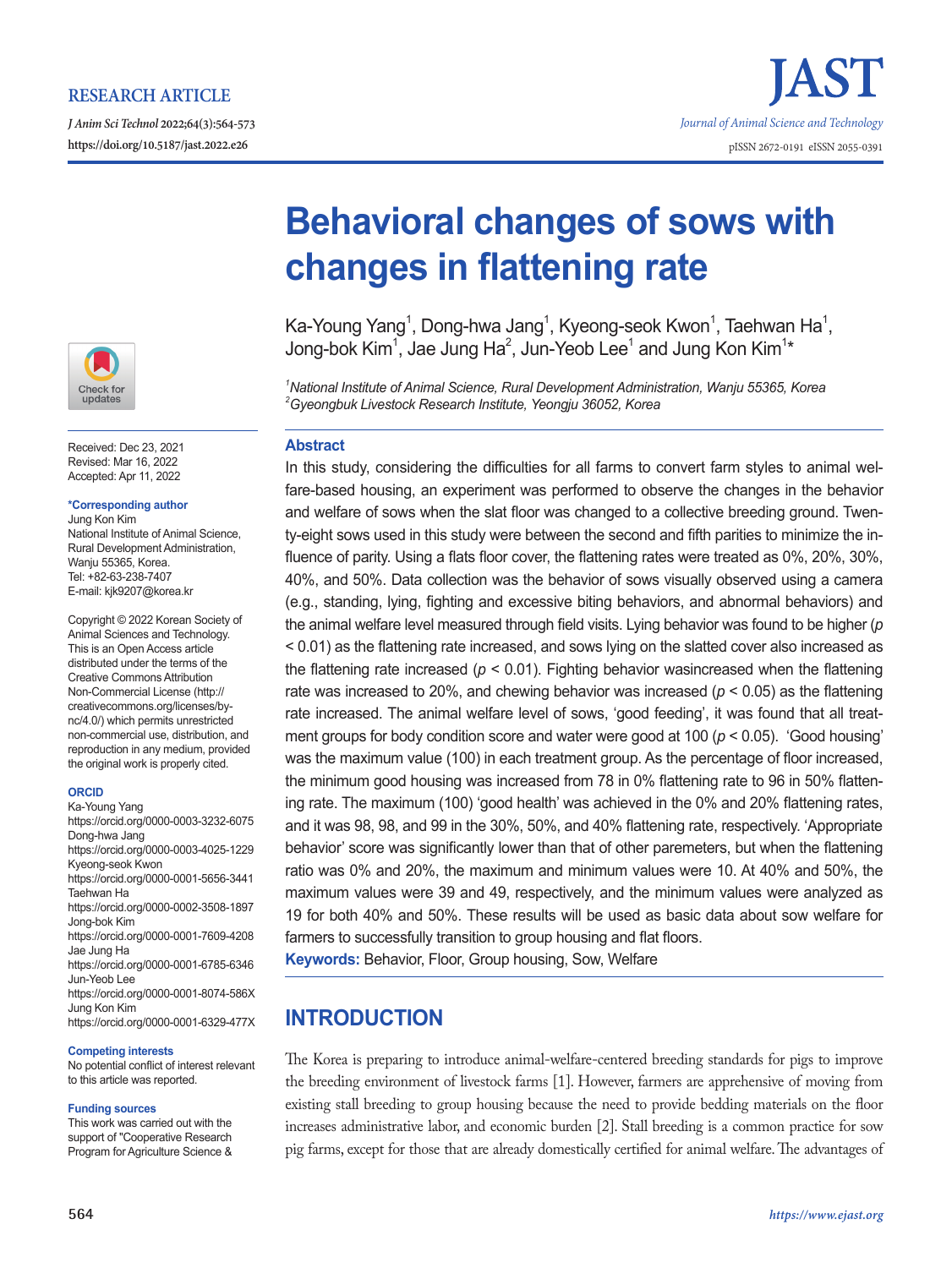Technology Development (Project No.PJ-014319012021)," Rural Development Administration, Korea.

#### **Acknowledgements**

This research was supported by the "RDA Research Associate Fellowship Program (2021)" of the National Institute of Animal Science, Rural Development Administration, Korea.

## **Availability of data and material**

Upon reasonable request, the datasets of this study can be available from the corresponding author.

### **Authors' contributions**

Conceptualization: Yang KY, Kim JK. Data curation: Kwon K, Ha T. Formal analysis: Kwon K. Software: Jang D, Ha T. Validation: Kim J, Lee JY. Investigation: Ha JJ, Lee JY, Kim JK. Writing - original draft: Yang KY, Kim J, Ha JJ, Kim JK. Writing - review & editing: Yang KY, Jang D,

Kwon K, Ha T, Kim J, Ha JJ, Lee JY, Kim JK.

### **Ethics approval and consent to participate**

Protocols involving the use of experimental animals were conducted in accordance the ethical and scientific guidelines of the animal Experiment Ethics Committee of Rural Development Administration (No:NIAS-2017064), Korea.

stall breeding are that the maximum number of breeding heads can be raised in the same space, feed amount can be adjusted by weight, and individual management is easy. It is also effective in protecting weaker sows [3]. However, the productivity of sows under such conditions can be reduced because of pressure and lameness caused by fewer activities during pregnancy [4]. Nevertheless, sows nurtured in group housing during pregnancy show muscle loss and lower skeletal muscle strengthening than in stall breeding [5]. This means a lower rate of accidents, such as crushing piglets or dystocia, owing to a lack of strength in the hind legs at the time of delivery [6]. Consequently, the advantages of transfers from stall breeding to group housing, relative to farm household income, are an increased re-fertilization rate and an increased conception rate in pigs, as well as a rapid recovery of body shape postpartum [7]. These results were obtained from a study of sows nurtured on flat floors and in slat-floor group-housing conditions.

For sows, the type of floor area, floor shape of the pen, and living space, as well as thermal and social environments, are linked to behavior and welfare issues. These factors also affect the quality of the final product [5]. In Korea, slatted concrete floors are commonly used in gestation barns for manure drainage, because farmers prioritize manure management and treatment when designing sow barns [8]. However, slatted concrete floors can cause foot injuries and lameness in sows [3]. By contrast, if the floor of the sow barns is altered with beddings, environmental conditions improve because of reduced emissions of ammonia, hydrogen sulfide, and carbon dioxide, providing a more comfortable environment for the sows [9]. In the case of finishing pigs, characteristics, such as productivity, efficiency, carcass quantities, and feeding activities, improve with a littered floor compared with a slatted concrete floor [10]. Therefore, it is important to provide proper floor facilities suitable for the behavioral and physiological conditions of sows following the transition to group housing. However, from the farmer's perspective, economic losses from the conversion of the existing slat floor to a littered floor are unavoidable, because of the redesign of the barn and change in the floor and manure treatment systems. It is also important to understand how the replaced facilities affect sow behavior and environmental changes. Sow behavior is also related to animal welfare. Animal welfare evaluation depends on various indicators. However, two main questions must be answered [11]: Are animals healthy, and do they get what they require? The behaviors of animals play an important role in answering both questions. Consequently, clinical and preclinical assessments as well as preference testing are needed for existing pain, injuries, diseases, and discomfort in the facility and surrounding environment provided by the breeder [12]. Therefore, from a behavioral point of view, observing wounds on the body and vulva have virus causes, such as abnormal posture, fighting, and abnormal behavior [11].

However, no experiment has examined the floors of sows in Korea. Nevertheless, although it is difficult for all farms to convert to an animal welfare-based housing system, research on the process of converting existing farms into animal welfare farms is essential.

Therefore, the situation of domestic pigs on several farms was considered in this study. Based on these factors, an experiment was conducted to observe the changes in sow behavior and animal welfare level when the existing slat floor was changed to group housing for sows.

# **MATERIALS AND METHODS**

## **Experimental design and animal**

The study was conducted at an experimental pig farm in Hadong County, Gyeongsangnam-do, Korea, between April 2020 and February 2021. Twenty-eight Yorkshire × Landrace F2 crossbred sows were used in this study. The sows were between the second and fifth parities to minimize the influence of parity. They entered the group-housing pen 4 weeks after mating and moved to the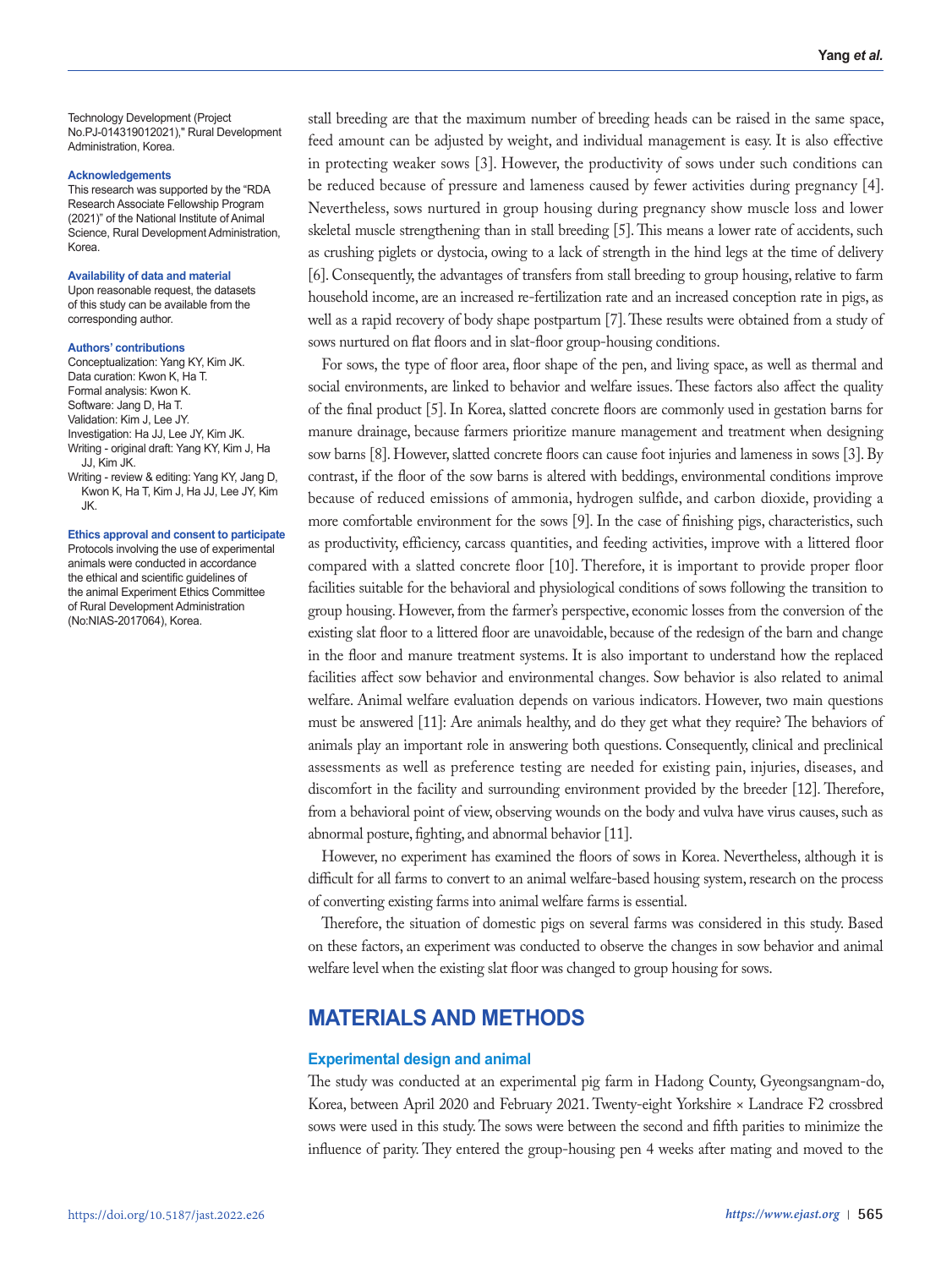farrowing crate a week before farrowing. The sows were housed in a group housing pen (measuring 13.5 W  $\times$  8 D, with a density of approximately 3.86 m<sup>2</sup>/sow) on a partially slatted plastic floor. The pens were equipped with a nipple drinker and an electronic sow feeder (ESF). The sows were managed in compliance with the Korean pig feeding management guidelines [13], and were fed twice a day. Water was provided ad libitum throughout the study. The sow house temperature varied by an average of 20.5 ± 2.1℃. The sow house used in the experiment was compared by processing the flattening rate simultaneously on two pens with the same structure and area. The floor of the sow group housing pen used in the experiment had a flat floor shape corresponding to concrete sheet width of 850 mm and a gap width of 80 mm (Fig. 1). Using a flats floor cover, the flattening rates were treated as 0%, 20%, 30%, 40%, and 50% (Fig. 1A). The flattening rate area was 108  $m^2$  at 0%, 21.6  $\text{m}^2$  at 20%, 32.4  $\text{m}^2$  at 30%, 43.2  $\text{m}^2$  at 40%, and 54  $\text{m}^2$  at 50%. Sow density in each treatment was 3.86 m<sup>2</sup>/sow. The flattening rate interval was changed every five weeks, considering the sow's adaptation period. The slat floor cover was manufactured by a commercial slats cover company (Bowon ENG, Gimhae, Korea), with the formworks designed by the research team. Individual slat covers were cast with widths of 700 mm, a depth of 50 mm, and a length of 20 mm (Fig. 1B).

## **Measurements**

## *Sow behavior*

The behavior was observed with high-definition (HD) cameras (TC-NCL214S, Tiandy by SICE & C. SRL, Milano, Italy) mounted on four sides of the ceiling (2 m above the floor) to capture video (30 frames/s with a resolution of 1920 × 1080 pixels). Videos, recoded from April 1, 2020, to February 28, 2021, were saved as avi files in a video recorder (NVR- 4839070, Tiandy SICE & C. SRL). The behavioral analysis of sows included basic behaviors such as standing, lying, fighting, excessive biting (chewing) behaviors, and abnormal behaviors such as scratching (Table 1). Among these behaviors, the basic behavior is a time sampling method that collects data every 2 min; when abnormal behavior occurs, the frequency data method is used to compare and analyze each behavioral characteristic. For behavioral monitoring, data were collected for 15 days at an average of 9.5 during the sow's pregnancy stabilization period. The total time required for analysis was 1,800 h (15 days  $\times$  24 time  $\times$  5 treatments).



**Fig. 1. Experimental pen (A: 20%, 30%, 40%, and 50% the flattening rate; electronic sow feeder [ESF]; water cup [WC], B: flattening rate used slat cover).**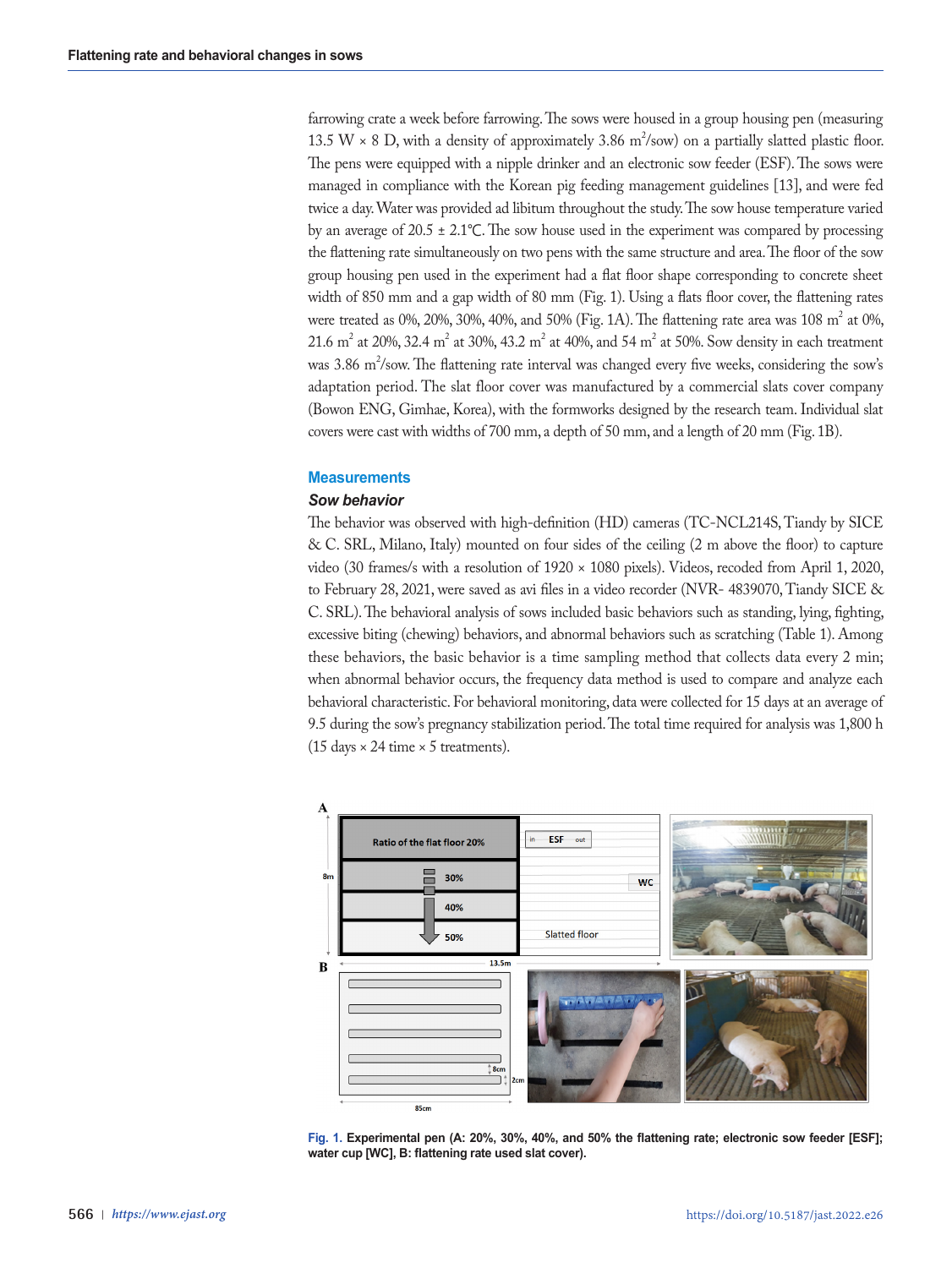|  |  |  |  |  |  | Table 1. Ethogram used to record sow behaviors during the experiment |
|--|--|--|--|--|--|----------------------------------------------------------------------|
|--|--|--|--|--|--|----------------------------------------------------------------------|

| Category          | <b>Behavior</b>     | <b>Description</b>                                                                                                                                                                                                                                                                                 |
|-------------------|---------------------|----------------------------------------------------------------------------------------------------------------------------------------------------------------------------------------------------------------------------------------------------------------------------------------------------|
| Basic behaviors   | Standing            | The body weight was supported by the 4 legs. Included standing and walking                                                                                                                                                                                                                         |
|                   | Lying               | The sow maintaining a recumbent position                                                                                                                                                                                                                                                           |
|                   | Lying to flattening | The sow lies on the flattening floor while the head is resting on the ground or is erected                                                                                                                                                                                                         |
| Unusual behaviors | Fighting            | Forceful pushing on other sows                                                                                                                                                                                                                                                                     |
|                   | Chewing             | Chewing actions were performed without the presence of food in the oral cavity.<br>If performed excessively, sham chewing may be accompanied by hyper-salivation. Sham chewing occurs<br>most frequently in confined sows fed a highly concentrated diet and is considered to be a vacuum activity |
|                   | Scratching          | Any repeated or rhythmical rubbing action against objects in the surroundings (e.g., wall, ground surface,<br>etc.) or rubbing action between two parts of a sow's own body.                                                                                                                       |
|                   | Grouping            | The formation of a group of sows by natural means (e.g., herd formation as a result of social attraction) or<br>by human action                                                                                                                                                                    |

## *Animal welfare level*

To evaluate the welfare level of sows, the experimental farm's main management (e.g., temperature, humidity, feed, area, and density), and animal welfare level items (e.g., good feeding, good housing, good health, and appropriate behavior; Table 2) were using the assessment protocol [3]. The temperature and humidity diagnoses were measured using a temperature and humidity sensor (HOBO Temp/RH Logger, UX100-011A, HOBO data logger onset, ONSET, Bourne, MA, USA).

## **Statistical analysis**

All data were analyzed using the R package (R version 3.31, R Foundation for Statistical Computing, Tokyo, Japan). The effects of flattening on animal welfare levels and qualitative behavior were analyzed using ANOVA. Data on animal welfare levels were investigated using the mean and standard deviation. The data for qualitative behavior were not normally distributed, as per the Shapiro-Wilk test. To calculate significant differences between the days of observation, the Kruskal-Wallis test was used and confirmed post hoc. Significant results (*p* < 0.05) were examined using post-hoc Scheffé tests to further describe the relationship between the tested interactions.

## **RESULTS**

## **Sows behavior**

The difference in the behavior of sows according to the ratio of the floor was shown in Table 3. The

|  | Table 2. Animal welfare levels items by the welfare quality animal welfare assessment protocol for sows and piglets [18] |
|--|--------------------------------------------------------------------------------------------------------------------------|
|  |                                                                                                                          |

| <b>Measurement items</b>                                            | <b>Welfare criteria</b>        | <b>Principal</b>     |
|---------------------------------------------------------------------|--------------------------------|----------------------|
| Body condition score                                                | Absence of prolonged hunger    | Good feeding         |
| Water supply                                                        | Absence of prolonged thirst    |                      |
| Bursitis, shoulder sores, manure on the body                        | Comfort around resting         | Good housing         |
| Panting, huddling                                                   | Thermal comfort                |                      |
| Space allowance                                                     | Ease of movement               |                      |
| Lameness, wounds on the body, vulva lesions                         | Absence of injuries            | Good health          |
| Mortality, coughing, sneezing, skin condition, ruptures and hernias | Absence of disease             |                      |
| Social behavior                                                     | Expression of social behaviors | Appropriate behavior |
| Stereotypies, exploratory behavior                                  | Expression of other behaviors  |                      |
| Fear humans                                                         | Good human-animal relationship |                      |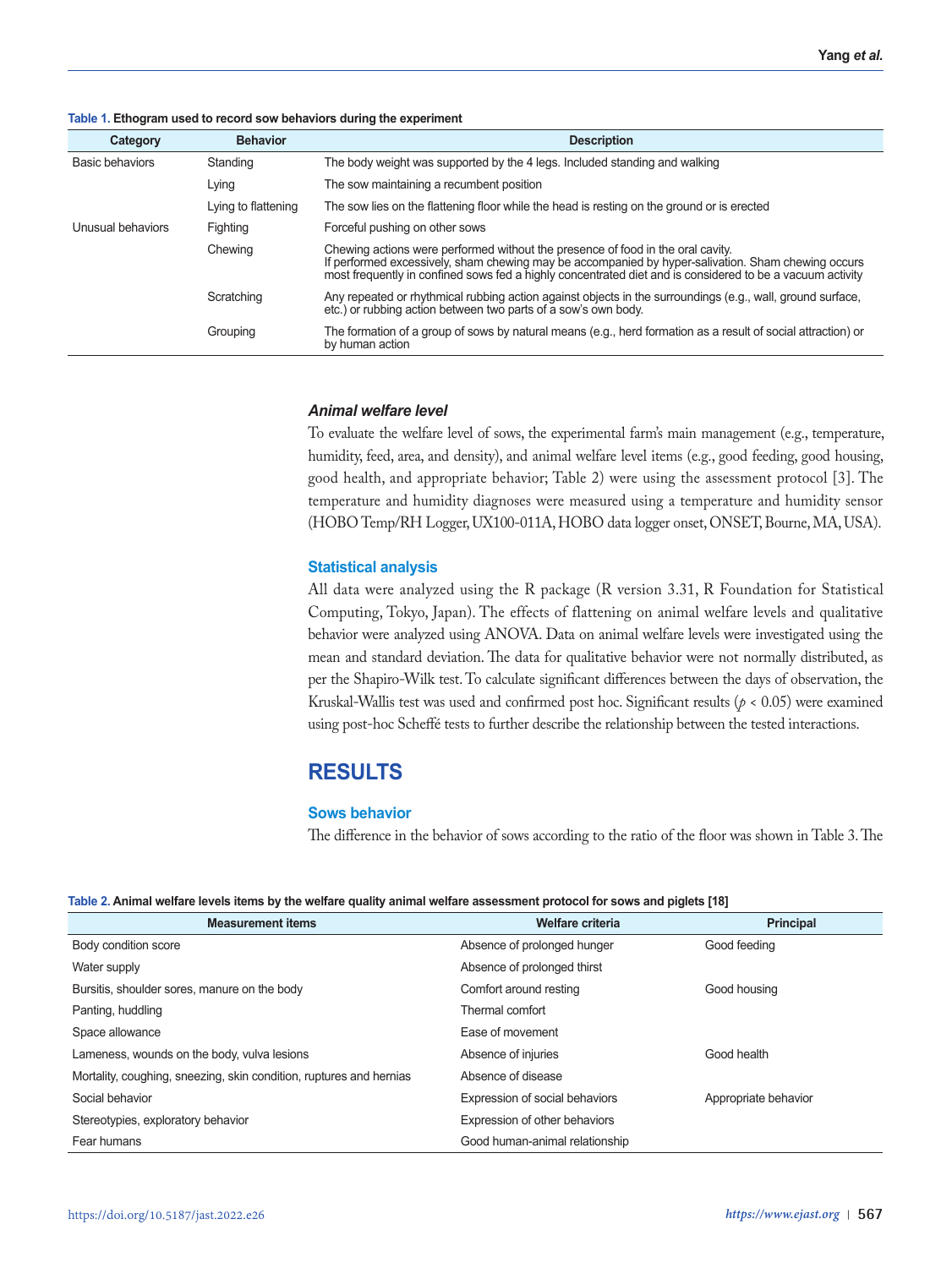|                     | Sow behavior in the ratio of the flat floor |                   |                    |                    |                    |         |         |
|---------------------|---------------------------------------------|-------------------|--------------------|--------------------|--------------------|---------|---------|
|                     | 0%                                          | 20%               | 30%                | 40%                | 50%                | F-value | p-value |
| Standing            | $39.64^{\circ}$                             | $26.82^{b}$       | $20.53^\circ$      | $19.11^d$          | $27.84^{b}$        | 2.451   | 0.001   |
| Lying               | 60.36 <sup>d</sup>                          | $73.95^\circ$     | $82.01^{b}$        | $89.89^{\circ}$    | 88.97 <sup>a</sup> | 2.451   | 0.001   |
| Lying to slat cover | $\overline{\phantom{a}}$                    | $12.43^{\circ}$   | 17.96 <sup>c</sup> | $38.89^{b}$        | $56.58^{a}$        | 2.653   | 0.001   |
| Fighting            | $0.03^{b}$                                  | 0.01 <sup>a</sup> | 0.00 <sup>a</sup>  | $0.00^{\circ}$     | 0.00 <sup>a</sup>  | 2.451   | 0.001   |
| Chewing             | 0.03 <sup>b</sup>                           | $0.03^{b}$        | $0.05^{b}$         | 0.06 <sup>ab</sup> | $0.14^a$           | 2.451   | 0.016   |
| Scratching          | 0.10                                        | 0.00              | 0.92               | 0.00               | 0.00               | 2.451   | 0.074   |
| Grouping            | 2.28                                        | 1.13              | 19.96              | 1.26               | 0.06               | 2.451   | 0.062   |

**Table 3. Effects of the flattening rate on sows behavior**

 $a-d$ Means with different superscripts in the same column differ significantly ( $p < 0.05$ ).

sows in 0% spent a higher time standing behavior (an average of 39.64%) compared with 26.82%, 20.53%, 19.11%, and 27.84% per day in 20%, 30%, 40%, and 50% flattening rate treatments, respectively. Moreover, sows in the 20% and 50% treatments showed an increased standing behavior compared with the 30% and 40% treatments and the lower standing behavior was observed in the 40% flattening rate treatment. Lying was found to be higher as the flattening rate increased, and sows lying on the slatted cover also increased as the flattening rate increased ( $p < 0.01$ ). Fighting behavior was higher when the flattening rate was 0%, and chewing behavior was increased in the 50% flattening treatment compared with 0%, 20%, and 30% (*p* < 0.05). No significant differences were observed in scratching and grouping behaviors.

## **Welfare level of sows**

Table 4 shows the effect of the animal welfare level of the sows based on the flattening rate. In "good feeding," the maximum and minimum values of all treatment groups for body condition score (BCS) and water were good at 100 ( $p < 0.05$ ). The BCS of the sows was modified by the farmer using a caliper to set the average BCS to 2.5, and the feed was limited to each individual.

| Welfare principles assessment | $0\%$       | 20%         | 30%         | 40%         | 50%         | p-value |
|-------------------------------|-------------|-------------|-------------|-------------|-------------|---------|
| Good feeding                  |             |             |             |             |             |         |
| Socre min                     | 100         | 100         | 100         | 100         | 100         | 0.001   |
| Socre max                     | 100         | 100         | 100         | 100         | 100         |         |
| <b>SD</b>                     | $\mathbf 0$ | $\mathbf 0$ | $\mathbf 0$ | $\mathbf 0$ | $\mathbf 0$ |         |
| Good housing                  |             |             |             |             |             |         |
| Socre min                     | 78          | 87          | 89          | 94          | 96          | 0.157   |
| Socre max                     | 100         | 100         | 100         | 100         | 100         |         |
| <b>SD</b>                     | 13.9        | 7.98        | 6.75        | 3.48        | 2.13        |         |
| Good health                   |             |             |             |             |             |         |
| Socre min                     | 75          | 96          | 95          | 96          | 94          | 0.076   |
| Socre max                     | 100         | 100         | 98          | 99          | 98          |         |
| SD                            | 13.46       | 2.19        | 2.02        | 1.77        | 2.25        |         |
| Appropriate behavior          |             |             |             |             |             |         |
| Socre min                     | 10          | 15          | 18          | 19          | 19          | 0.240   |
| Socre max                     | 10          | 15          | 22          | 39          | 49          |         |
| SD                            | 0           | $\mathbf 0$ | 2.83        | 14.14       | 21.21       |         |

**Table 4. Effects of diffrent the flattening rate the welfare quality scores and assessment**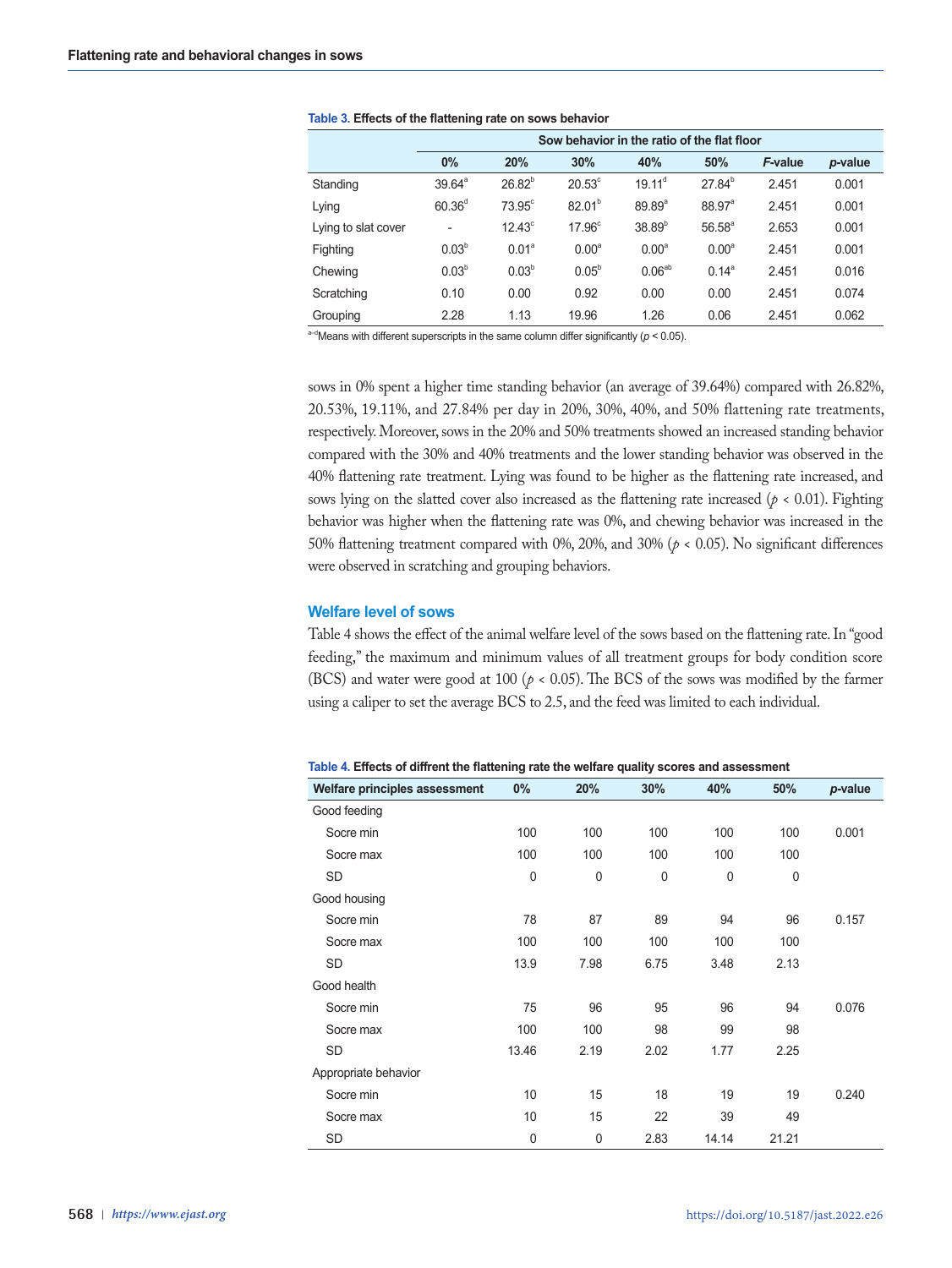The welfare principle assessment items 'good housing' were bursitis, shoulder sores, manure on the body, panting huddling, and space allowance  $(p > 0.05)$ . The maximum value in each treatment group was 100, and as the percentage of floor increased, the minimum increased from 0% to 78, from 20% to 87, from 30% to 89, from 40% to 94, and from 50% to 96%, respectively.

The 'good health' aspect of animal welfare includes lameness, wounds on the body, vulvar lesions, coughing, sneezing, skin condition, and ruptures and hernias ( $p > 0.05$ ). The maximum value of the 0% and 20% treatment groups with the flattening rate was 100, and it was 98 at 30% and 50%, and 99 at 40%. In contrast, the minimum values were 75 at 0%, 96 at 20%, 95 at 30%, 96 at 40%, and 94 at 50%.

Appropriate behavior, which is the last item in animal welfare evaluation, includes social behavior, stereotypes, exploratory behavior, and human fear behavior ( $p > 0.05$ ). The score was significantly lower than that of the other items, but when the flattening ratio was 0% and 20%, the maximum and minimum values were 10. At 30%, the maximum value was minimum values were 18 and 22, respectively. At 40% and 50%, the maximum values were 39 and 49, respectively, and the minimum values were 19 for both 40% and 50%. As a result of observing the level of animal welfare, 'Appropriate behavior' for 'fear of humans' involved avoiding people on a flat floor ratio from 0% to 20%, but when it was 30%, animals approached curiously, and when it was 40%, the reaction involved running and then approaching again.

# **DISCUSSION**

The aim of this experiment was to determine the changes in the behavior and animal welfare level of sows when the existing slat floor was changed to group housing. These data will be used as basic data in terms of the health of group housing sows for farms that wish to convert from conventional farms to animal welfare farms and will become the basis for animal welfare farms in Korea in the future.

## **Sows behavior**

The sows behavior varied with the proportion of the floor type. According to a previous study [3], as a result of observing the behavior of sows on a concrete floor and a rubber mat, the lying behavior of sows on the rubber mat was longer, indicating that the lying behavior of sows is affected by floor type. This supports our findings. Similar results have been reported in another study [14]. When the floor was flattened in the group housing system, the number of lying and standing positions increased because sows who gained weight felt less discomfort when their feet and legs were fatigued if the mat was flat. In this study, in terms of standing behavior as a ratio of lying time, as the ratio of the flattening rate increased, standing behavior decreased as lying behavior increased. This is also expected to be significant.

Fighting behavior in sows comes from group housing and food competition during mixing due to limited feeding and competition for positions for sows to rest [15,16]. In this study, it was confirmed that the fighting behavior decreased as the area of flattening rate increased, which is considered to result from the process of competition for a place for sows to rest rather than competition for food. In addition, although not feeding, the behavior of chewing with saliva is a kind of abnormal behavior that occurs when the sow does not consume enough food or is stressed due to dissatisfaction [11]. It is a behavior that can become chronic once started because continuous chewing produces a kind of narcotic morphine in the sow [17]. In this experiment, it was judged to be the behavior of sows that have become chronic about the restricted feeding rather than the effect of the floor.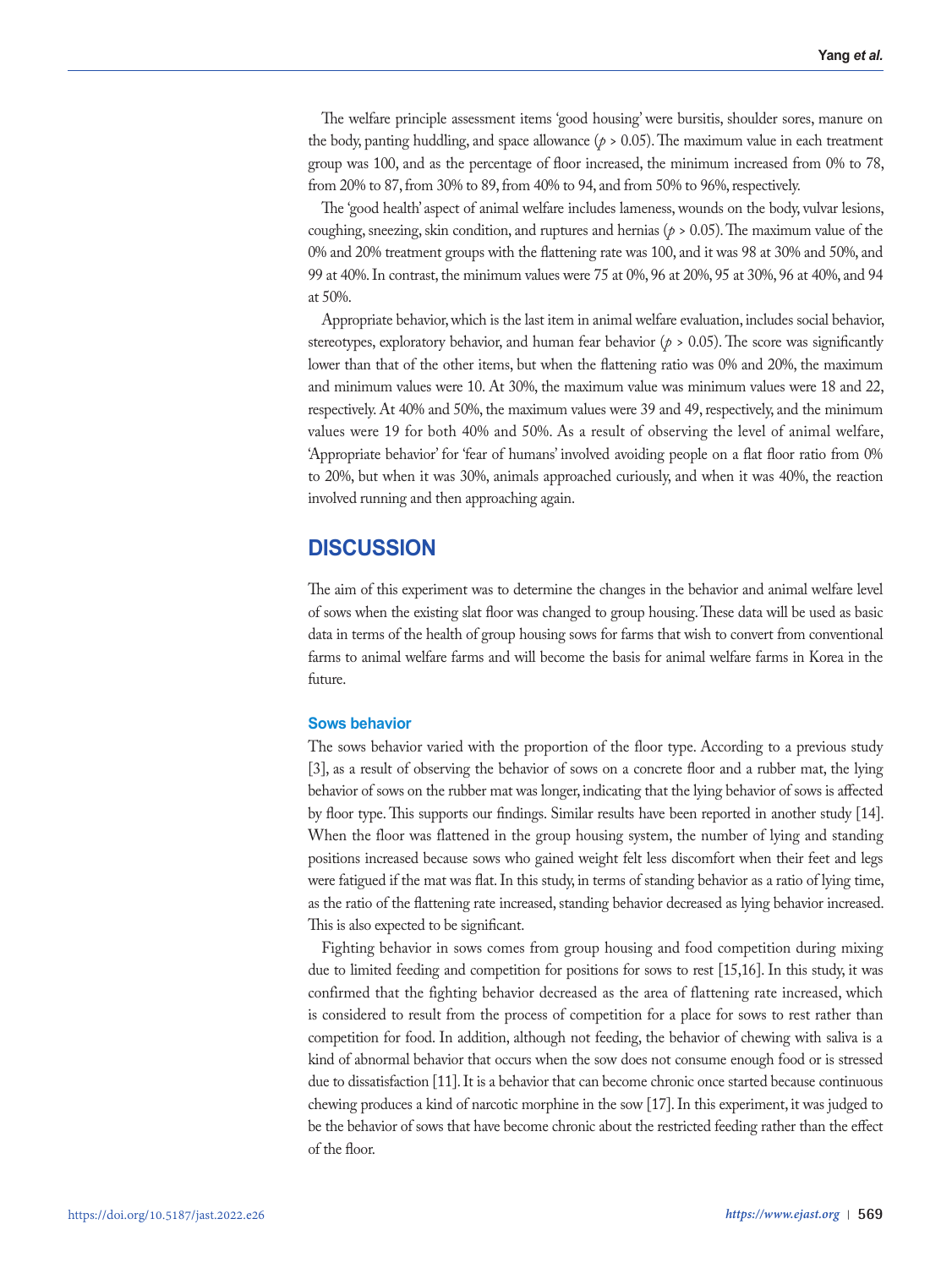## **Welfare level of sows**

The Welfare Quality® protocol was designed to not only reliably assess animal welfare on farm but also provide standardized information about a product and thus to be used for certification purposes [9,18]. The protocol contains indicators concerning the four Welfare Quality® principles of good feeding, good housing, good health, and appropriate behavior. Therefore, it meets the requirements for studying the effect of flattening rate on the sow animal welfare level test. The Welfare Quality® protocol defines 32 indicators for use with sows. Of these, 81.3% are animal-based indicators, with management-based -and resource-based indicators each accounting for 9.38% of the remainder [18]. Good feeding is an important factor for animals [19]. In particular, sows can enter a negative energy balance during lactation when adequate fat and muscle body reserves are mobilized to support piglet growth through milk production [20]. In this study, we found that proper feed intake, water management, and breeding satisfied welfare standards. It was found this it was not affected by changes in flattening rate.

When evaluating the level of animal welfare, a good housing environment was divided into three welfare criteria. First, items related to animal comfort during rest were bursitis, shoulder sores, and body manure. Second, items related to animals' thermal comfort, that is, neither too hot nor too cold, were panting and huddling. Third, there should be sufficient space for animals to move freely according to breeding density. In this experiment, bursitis and claudication, classed under 'good health', showed no significant difference in the flattening rate. This is consistent with the finding that bursitis is correlated with lameness regardless of production and management systems [21]. However, for shoulder sores, judged as pressure injuries, at 0%, flattening rate, evidence of an old injury (scar tissue formed), evidence of a recent injury that was healing, or reddening of the area without penetration of the tissue was found to be > 30%. Reviews suggest that when sows lie down, the location and anatomy of the protruding tubers put pressure on the tissue above them, making this area prone to pressure sores [22]. This, in combination with other factors within the environment, including the floor surface, environmental temperature, and the health and comfort of the sow [22, 23], can influence the development of shoulder lesions and affect the behavior of sows. This is consistent with the result that the lying behavior of sows also increased as the flattening rate increased in this experiment. Space allowance is related to the size of an animal but includes various factors, such as independent physical space. It is involved in establishing the group size and action space that animals must share for social interaction, that is, a hierarchical structure that can vary depending on the group size and affects wounds and fighting behavior [24]. Therefore, in this study, the minimum total floor space of the animal welfare act was based on 3.5 m<sup>2</sup>/sow and 2.5 m<sup>2</sup>/gilt [1].

There are two major measures of good health. First, animals should be free of injuries, such as skin damage and locomotor disorders (lameness, wounds on the body, and vulvar lesions). Second, animals should be free from disease; that is, animal unit managers should maintain high standards of hygiene and care (for coughing, sneezing, skin conditions, ruptures, and hernias). We were not specific about the results related to injury according to the flattening rate; however, for skin conditions in the absence of disease, inflammation, discoloration, or spots appeared on less than 10% of the skin when the flattening rate was 0%. This is presumed to be because the conventional slat floor has a greater influence on the development of skin conditions than the flat floor because of the induction of pressure in combination with the weight, leg strength, movement control, and lying behavior of sows [25].

Appropriate behavior can be observed in three ways. First, animals should be able to express other normal behaviors; that is, it should be possible to express species-specific natural behaviors such as foraging or exploring (stereotypes, exploratory behavior). Second, animals should be handled well in all situations; that is, handlers should promote good human-animal relationships (HAR). This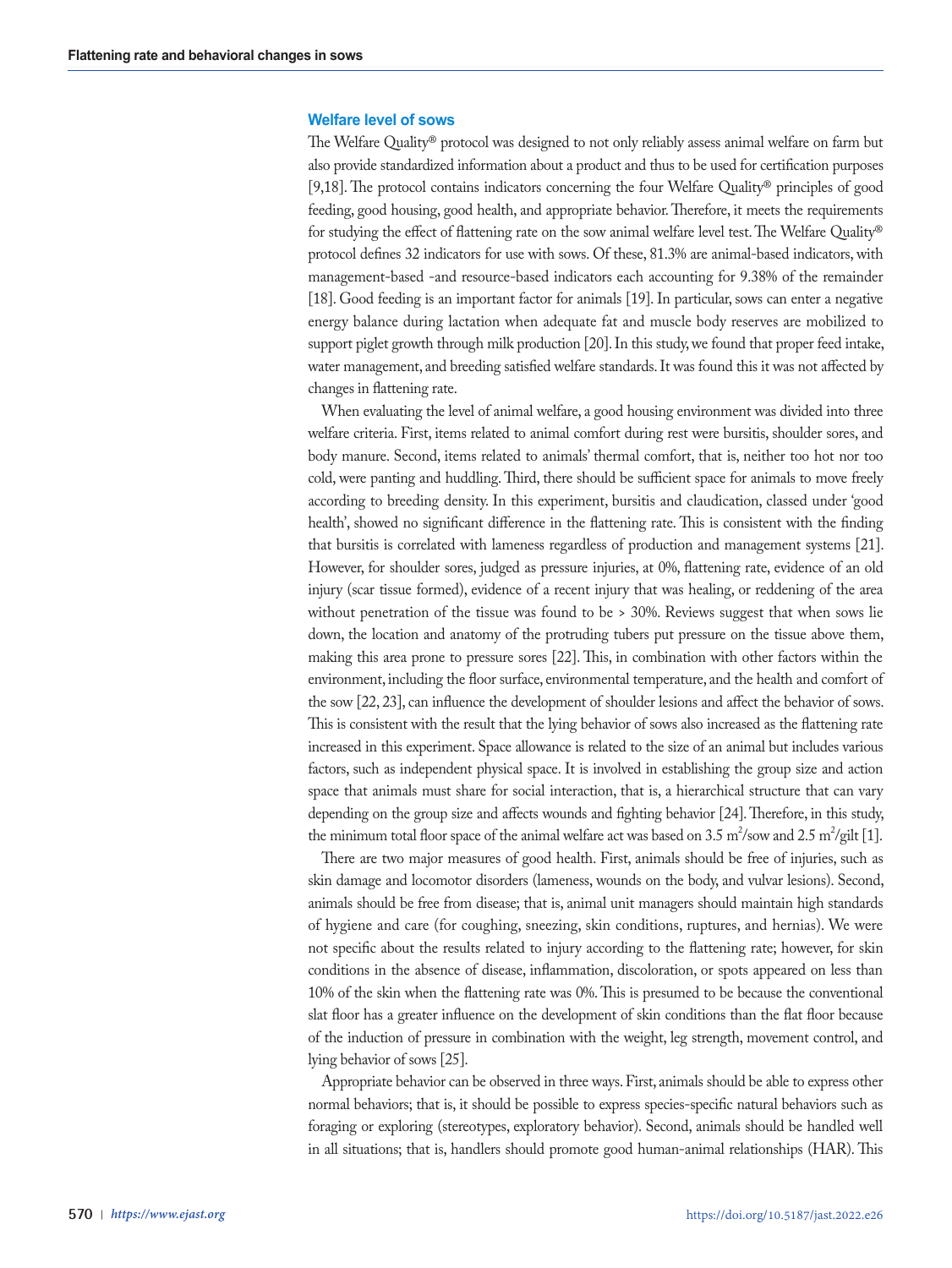experiment measured only items related to the HAR. The condition of a sow when it was placed in its pen and about 0.5 m away from other sows when it was still or its ear was touched was regarded as being caused by the relationship with the existing farm manager rather than the flattening rate. The rationale is that in a study comparing the responses of pigs to two different stock persons with markedly different contact characteristics with pigs [26], the pigs were unable to distinguish the two, and one person's rude treatment made animals fear everyone. This is consistent with the conclusion that because regular positive human contact is a powerful and reliable way to alleviate stress and fear responses in pigs, the key to HAR is closely related to farmers [27,28]

# **CONCLUSION**

These results can serve as basic data on sow welfare for farmers to successfully transition to group housing and flat floors. However, since this study was conducted on a controlled experimental farm, there may be limitations in drawing firm conclusions about the application of various breeding management methods and environments under diverse conditions according to the characteristics of the farmer. Therefore, to ensure the increased conversion of existing farms to animal welfare farms, it is necessary to study the number of live pigs, weaned pigs, and difficult deliveries through follow-up of the sows used in this experiment. Furthermore, studies related to the welfare of sows according to the appropriate ratio of flat floor and flooring materials need to be appropriate to the Korean situation.

# **REFERENCES**

- 1. Livestock Policy Division. Enforcement decree of the livestock act (Implementation, February 28, 2020 / Presidential Decree No. 30477, February 25, 2020, partially amended) [Internet]. Ministry of Agriculture, Food and Rural Affairs. 2020 [cited 2021 Dec 7]. https://www.law. go.kr/LSW/lsEfInfoP.do?lsiSeq=241931#
- 2. Yang KY, Ha JJ, Kwon KS, Kim JB, Jang DH, Lee JY, et al. Effect of floor types (slat vs. litter) of group housing systems on sow behavior and environmental levels. J Korea Acad Ind Coop Soc. 2020;21:388-94. https://doi.org/10.5762/KAIS.2020.21.8.388
- 3. Elmore MRP, Garner JP, Johnson AK, Richert BT, Pajor EA. A flooring comparison: the impact of rubber mats on the health, behavior, and welfare of group-housed sows at breeding. Appl Anim Behav Sci. 2010;123:7-15. https://doi.org/10.1016/j.applanim.2009.11.012
- 4. Díaz JAC, Boyle LA. Effect of rubber slat mats on the behaviour and welfare of group housed pregnant sows. Appl Anim Behav Sci. 2014;151:13-23. https://doi.org/10.1016/ j.applanim.2013.11.016
- 5. Friedrich L, Krieter J, Kemper N, Czycholl I. Test–retest reliability of the Welfare Quality Assessment protocol for pigs applied to sows and piglets. Part 2. Assessment of the principles good feeding, good housing, and good health. J Anim Sci. 2019;97:1143-57. https://doi. org/10.1093/jas/skz018
- 6. Vallet JL, Miles JR, Brown-Brandl TM, Nienaber JA. Proportion of the litter farrowed, litter size, and progesterone and estradiol effects on piglet birth intervals and stillbirths. Anim Reprod Sci. 2010;119:68-75. https://doi.org/10.1016/j.anireprosci.2009.11.004
- 7. Maes D, Pluym L, Peltoniemi O. Impact of group housing of pregnant sows on health. Porc Health Manag. 2016;2:17. https://doi.org/10.1186/s40813-016-0032-3
- 8. Devillers N, Janvier E, Delijani F, Méthot S, Dick KJ, Zhang Q, et al. Effect of slat and gap width of slatted concrete flooring on sow gait using kinematics analysis. Animals. 2019;9:206.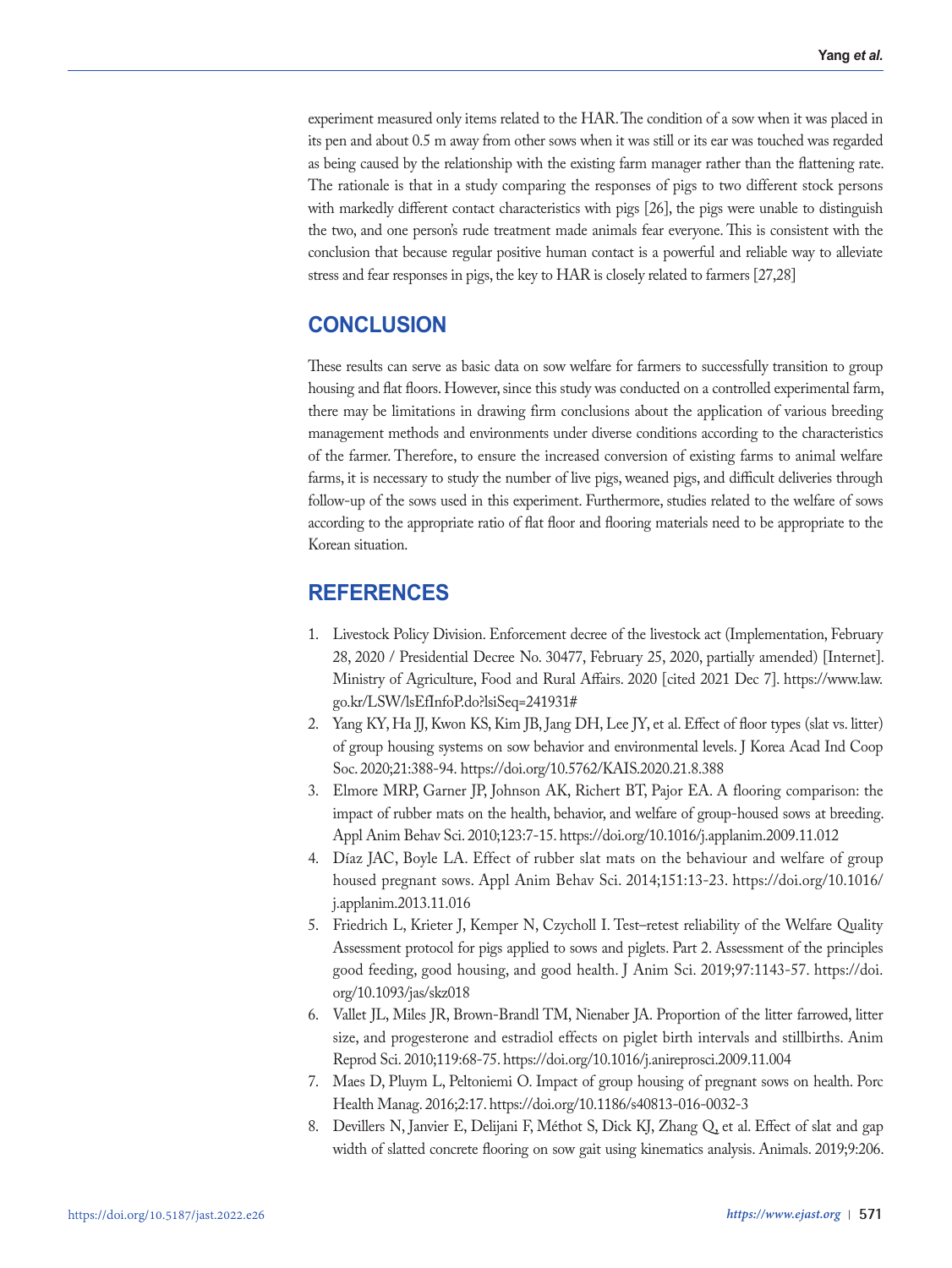https://doi.org/10.3390/ani9050206

- 9. Friedrich L, Krieter J, Kemper N, Czycholl I. Animal welfare assessment in sows and piglets introduction of a new German protocol for farm's self-inspection and of new animal-based indicators for piglets. Agriculture. 2020;10:506. https://doi.org/10.3390/agriculture10110506
- 10. Ruff GR, Pairis-Garcia MD, Campler MR, Moeller SJ, Johnson AK. Effect of rubber mats on sow behavior and litter performance during lactation. Livest Sci. 2017;204:65-70. https://doi. org/10.1016/j.livsci.2017.08.010
- 11. Ruff GR. Effects of housing management strategies on performance and welfare in production swine operations [Master's thesis]. Columbus, Ohio: The Ohio State University; 2017.
- 12. Chapa JM, Maschat K, Iwersen M, Baumgartner J, Drillich M. Accelerometer systems as tools for health and welfare assessment in cattle and pigs: a review. Behav Process. 2020;181:104262. https://doi.org/10.1016/j.beproc.2020.104262
- 13. NIAS [National Institute of Animal Science]. Korean feeding standard for pig. Wanju: Rural Development Administration Press; 2007. pp. 38–41.
- 14. Tuyttens FAM, Wouters F, Struelens E, Sonck B, Duchateau L. Synthetic lying mats may improve lying comfort of gestating sows. Appl Anim Behav Sci. 2008;114:76-85. https://doi. org/10.1016/j.applanim.2008.01.015
- 15. Sapkota A, Marchant-Forde JN, Richert BT, Lay DC Jr. Including dietary fiber and resistant starch to increase satiety and reduce aggression in gestating sows. J Anim Sci. 2016;94:2117-27. https://doi.org/10.2527/jas.2015-0013
- 16. Verdon M, Hansen CF, Rault JL, Jongman E, Hansen LU, Plush K, et al. Effects of group housing on sow welfare: a review. J Anim Sci. 2015;93:1999-2017. https://doi.org/10.2527/ jas.2014-8742
- 17. Gregory NG. Physiology and behaviour of animal suffering. Oxford: Blackwell Science; 2004. p. 12-21.
- 18. Blokhuis H, Veissier I, Jones B, Miele M. The welfare quality® vision. In: Blokhuis H, Miele M, Veissier I, Jones B, editors. Improving farm animal welfare. Wageningen: Wageningen Academic; 2013. p. 71-89.
- 19. Martínez-Alvarez O, Chamorro S, Brenes A. Protein hydrolysates from animal processing byproducts as a source of bioactive molecules with interest in animal feeding: a review. Food Res Int. 2015;73:204-12. https://doi.org/10.1016/j.foodres.2015.04.005
- 20. Knauer MT, Baitinger DJ. The sow body condition caliper. Appl Eng Agric. 2015;31:175-8. https://doi.org/10.13031/aea.31.10632
- 21. Knage-Rasmussen KM, Houe H, Rousing T, Sørensen JT. Herd- and sow-related risk factors for lameness in organic and conventional sow herds. Animal. 2014;8:121-7. https://doi. org/10.1017/S1751731113001900
- 22. Rioja-Lang FC, Seddon YM, Brown JA. Shoulder lesions in sows: a review of their causes, prevention, and treatment. J Swine Health Prod. 2018;26:101-7.
- 23. Zurbrigg K. Sow shoulder lesions: risk factors and treatment effects on an Ontario farm. J Anim Sci. 2006;84:2509-14. https://doi.org/10.2527/jas.2005-713
- 24. Remience V, Wavreille J, Canart B, Meunier-Salaün MC, Prunier A, Bartiaux-Thill N, et al. Effects of space allowance on the welfare of dry sows kept in dynamic groups and fed with an electronic sow feeder. Appl Anim Behav Sci. 2008;112:284-96. https://doi.org/10.1016/ j.applanim.2007.07.006
- 25. Bonde M, Rousing T, Badsberg JH, Sørensen JT. Associations between lying-down behaviour problems and body condition, limb disorders and skin lesions of lactating sows housed in farrowing crates in commercial sow herds. Livest Prod Sci. 2004;87:179-87. https://doi.